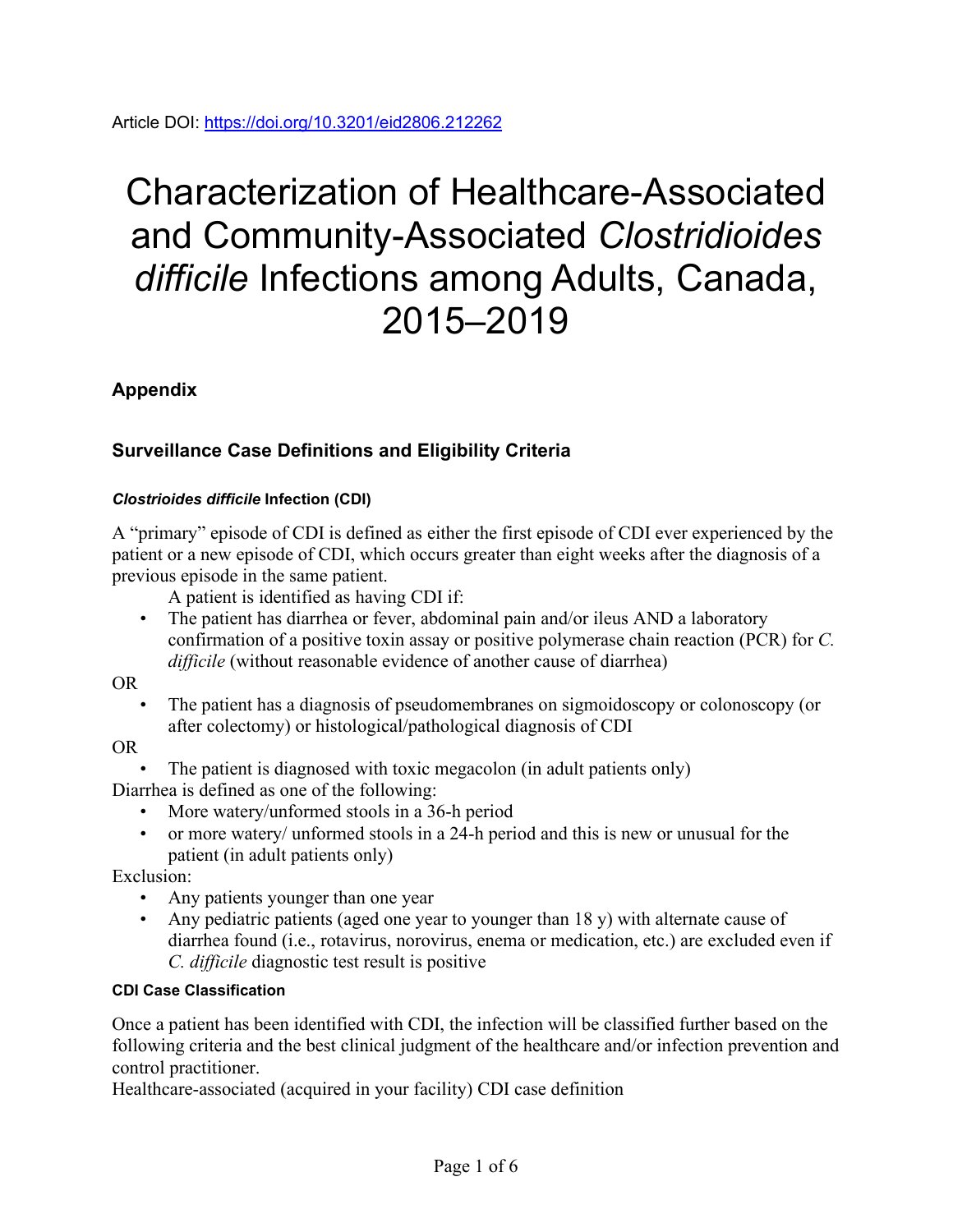- Related to the current hospitalization
	- o The patient's CDI symptoms occur in your healthcare facility three or more days  $(or >72 h)$  after admission
- Related to a previous hospitalization
	- o The patient's CDI symptoms occur less than three days after the current admission (or less than 72 h) AND the patient had been previously hospitalized at your healthcare facility and discharged within the previous four weeks
- Related to a previous healthcare exposure at your facility
	- o The patient's CDI symptoms occur less than three days after the current admission (or less than 72 h) AND the patient had a previous healthcare exposure at your facility within the previous four weeks

Healthcare-associated (acquired in any other healthcare facility) CDI case definition

- Related to a previous hospitalization at any other healthcare facility
	- o The patient's CDI symptoms occur less than three days after the current admission (or less than 72 h) AND the patient is known to have been previously hospitalized at any other healthcare facility and discharged/transferred within the previous four weeks
- Related to a previous healthcare exposure at any other healthcare facility
	- o The patient's CDI symptoms occur less than three days after the current admission (or  $\leq$ 72 h) AND the patient is known to have a previous healthcare exposure at any other healthcare facility within the previous four weeks

#### **Community-Associated CDI Case Definition**

The patient's CDI symptoms occur less than three days (or less than 72 h) after

admission, with no history of hospitalization or any other healthcare exposure within the

previous 12 weeks.

|                                                                                                                       |  | Appendix Table 1. Number of Canadian Nosocomial Infection Surveillance Program adult and mixed (adult and pediatric) hospitals |
|-----------------------------------------------------------------------------------------------------------------------|--|--------------------------------------------------------------------------------------------------------------------------------|
| in each region included in a study of Clostridioides difficile infection among adults, Canada, 2015–2019 <sup>*</sup> |  |                                                                                                                                |
|                                                                                                                       |  |                                                                                                                                |

| Region                | 2015 | 2016 | $\ldots$<br>2017 | 2018 | 2019 |
|-----------------------|------|------|------------------|------|------|
| Healthcare-associated |      |      |                  |      |      |
| Western               | 22   | 22   | 22               | 22   | 22   |
| Central               | 22   | 22   | 23               | 23   | 26   |
| Eastern               | 14   | 15   | 15               | 15   | 15   |
| <b>Northern</b>       |      |      |                  |      |      |
| All                   | 58   | 59   | 60               | 60   | 64   |
| Community-associated  |      |      |                  |      |      |
| Western               | 12   | 12   | 12               | 12   | 12   |
| Central               | 20   | 21   | 23               | 23   | 26   |
| Eastern               | 4    | 15   | 15               | 15   | 15   |
| <b>Northern</b>       |      |      |                  |      |      |
| All                   | 46   | 48   | 50               | 50   | 54   |

\*Western region includes British Columbia, Alberta, Saskatchewan, and Manitoba; Central includes Ontario and Quebec; Eastern includes Nova Scotia, New Brunswick, Prince Edward Island, and Newfoundland and Labrador; and Northern includes Nunavut. The Northern region was included in national rates but not displayed in regional stratification due to zero reported cases of *Clostridioides difficile*.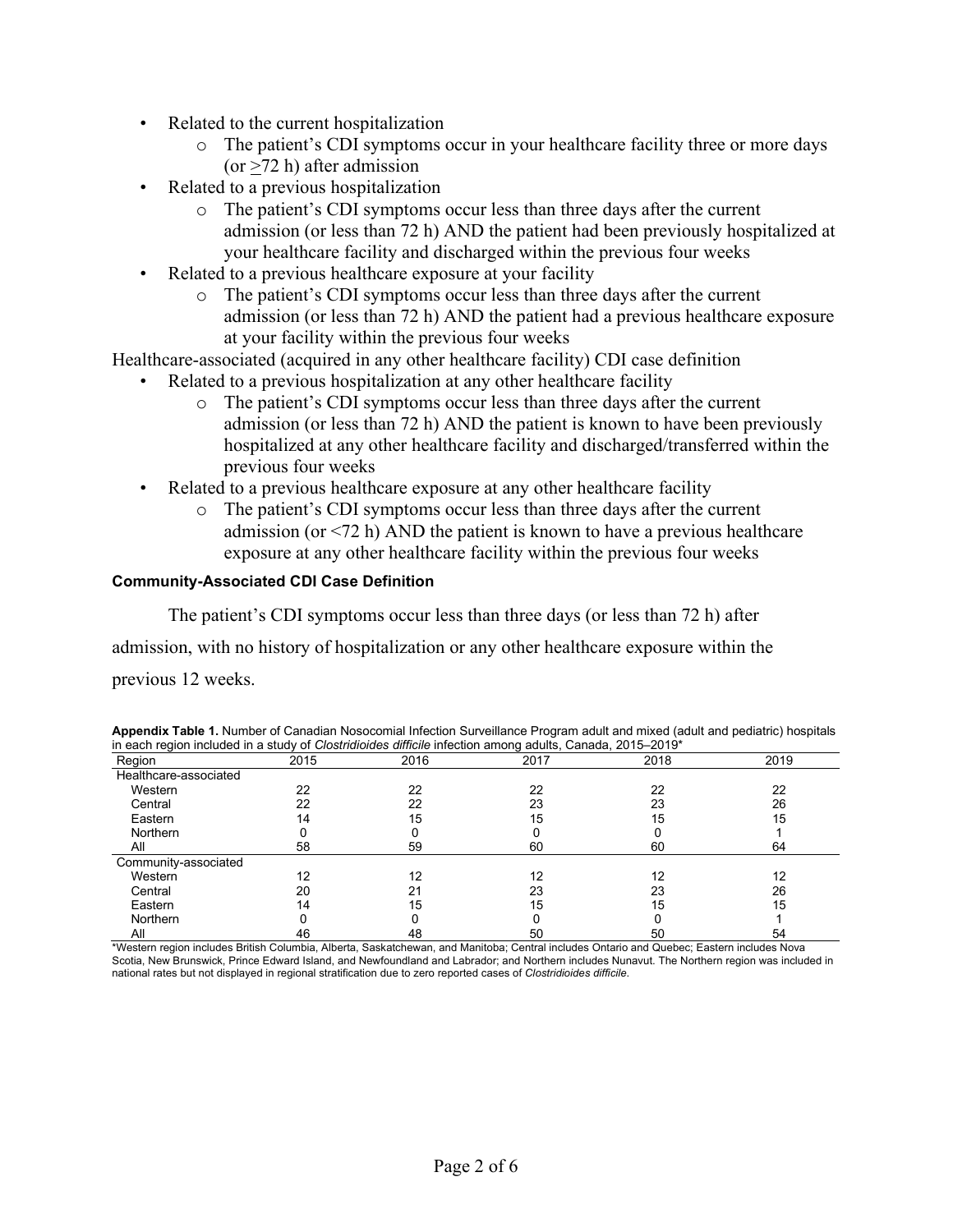**Appendix Table 2.** Clinical characteristics and outcome trends of patients with *Clostridioides difficile* infection over time, Canada, 2015–2019\*

| ∠ບ⊥ບ—∠ບ⊥ອ                                      |               |               |              |              |               |           |
|------------------------------------------------|---------------|---------------|--------------|--------------|---------------|-----------|
| Characteristics                                | 2015          | 2016          | 2017         | 2018         | 2019          | p value   |
| Healthcare-associated C. difficile infection   |               |               |              |              |               |           |
| Sex, no. $(\%)$ †                              |               |               |              |              |               |           |
| м                                              | 1,487 (50.1)  | 1,452 (50.4)  | 1,454 (51.7) | 1,326 (49.9) | 1,268 (52.5)  | <b>NS</b> |
|                                                | 1,479 (49.9)  | 1,430 (49.6)  | 1,360(48.3)  | 1,329(50.1)  | 1,149 (47.5)  | <b>NS</b> |
| Median age, y (IQR)+                           | 71 (59-82)    | 70 (58-81)    | 71 (59-81)   | 70 (59-81)   | 71 (59-81)    | <b>NS</b> |
| ICU admission, no./total (%) $\ddagger$        |               |               |              |              |               |           |
| All cause                                      | 46/507 (9.1)  | 33/466 (7.1)  | 29/492 (5.9) | 22/433 (5.1) | 26/442 (5.9)  | 0.0188    |
| Complication from CDI                          | 13/507 (2.6)  | 8/466(1.7)    | 11/492 (2.2) | 5/433(1.2)   | 9/442(2.0)    | <b>NS</b> |
| 30-day outcome death, no./total (%) $\ddagger$ |               |               |              |              |               |           |
| All cause death                                | 68/504 (13.5) | 51/442 (11.5) | 49/486       | 49/429       | 46/441 (10.4) | <b>NS</b> |
|                                                |               |               | (10.1)       | (11.4)       |               |           |
| Attributable to CDI                            | 21/504 (4.2)  | 14/442 (3.2)  | 16/485 (3.3) | 6/424(1.4)   | 12/438 (2.7)  | <b>NS</b> |
| Community-associated C. difficile infection    |               |               |              |              |               |           |
| Sex, no. $(\% )$ +                             |               |               |              |              |               |           |
| м                                              | 426 (44.0)    | 384 (42.7)    | 453 (45.9)   | 445 (44.6)   | 367 (42.3)    | <b>NS</b> |
|                                                | 543 (56.0)    | 516 (57.3)    | 533 (54.1)   | 553 (55.4)   | 500 (57.7)    | <b>NS</b> |
| Median age, y (IQR)+                           | 67 (54–79)    | 66 (54–79)    | 66 (54-78)   | 67 (54–78)   | 67 (55 - 79)  | <b>NS</b> |
| ICU admission, no./total (%) $\ddagger$        |               |               |              |              |               |           |
| All cause                                      | 16/164 (9.8)  | 11/146 (7.5)  | 4/141(2.8)   | 11/145 (7.6) | 9/137(6.6)    | <b>NS</b> |
| Complication from CDI                          | 3/164(1.8)    | 2/146(1.4)    | 3/141(2.1)   | 1/145(0.7)   | 2/137(1.5)    | <b>NS</b> |
| 30-day outcome death, no./total (%) $\ddagger$ |               |               |              |              |               |           |
| All cause death                                | 11/164 (6.7)  | 12/146 (8.2)  | 7/141(5.0)   | 7/144(4.9)   | 16/136 (11.8) | <b>NS</b> |
| Attributable to CDI                            | 4/164(2.4)    | 4/146(2.7)    | 1/140(0.7)   | 3/143(2.1)   | 5/133(3.8)    | <b>NS</b> |
|                                                |               |               |              |              |               |           |

\*Missing or unknown values were excluded from the analysis. The Cochran–Armitage test was used for categorical variables and the Mann–Kendall test for continuous variables to assess significant trends over time. Bolde text indicates statistical significance. CDI, *Clostridioides difficile* infection; ICU, intensive care unit; NS, not significant.

†Patient demographic characteristics data (age and sex) collected year-round.

‡ICU admission and mortality data are collected during a 2-month targeted surveillance period (March–April) each year.

| Appendix Table 3. Top 15 most prevalent healthcare-associated and community-associated Clostridioides difficile ribotypes among |  |  |  |
|---------------------------------------------------------------------------------------------------------------------------------|--|--|--|
| adults. Canada. 2015–2019                                                                                                       |  |  |  |

| Ribotypes                | 2015  | 2016  | 2017  | 2018  | 2019  |
|--------------------------|-------|-------|-------|-------|-------|
| Healthcare-associated, % |       |       |       |       |       |
| 027                      | 24.59 | 15.30 | 18.72 | 9.92  | 9.36  |
| 106                      | 7.33  | 13.31 | 8.87  | 11.29 | 18.13 |
| 014                      | 8.04  | 8.22  | 7.39  | 8.82  | 11.11 |
| 020                      | 6.38  | 6.80  | 5.91  | 7.16  | 5.85  |
| 002                      | 7.33  | 5.10  | 4.43  | 6.06  | 5.56  |
| 056                      | 3.07  | 4.53  | 3.94  | 4.68  | 3.80  |
| 015                      | 1.89  | 2.83  | 1.97  | 4.13  | 3.80  |
| 076                      | 3.31  | 1.70  | 3.94  | 2.48  | 0.88  |
| 057                      | 2.13  | 2.27  | 2.96  | 3.03  | 0.88  |
| 012                      | 1.18  | 1.70  | 0.99  | 3.58  | 2.63  |
| 103                      | 0.95  | 2.55  | 0.74  | 2.48  | 2.34  |
| 072                      | 3.31  | 1.98  | 1.97  | 0.28  | 0.29  |
| 078                      | 2.13  | 1.13  | 2.22  | 0.83  | 1.46  |
| 629                      | 1.18  | 1.42  | 0.99  | 1.65  | 2.05  |
| 153                      | 1.18  | 2.27  | 1.72  | 1.10  | 0.58  |
| Other                    | 26.00 | 28.90 | 33.25 | 32.51 | 31.29 |
| Community-associated, %  |       |       |       |       |       |
| 106                      | 6.45  | 9.48  | 15.32 | 14.73 | 17.59 |
| 020                      | 8.39  | 9.48  | 8.11  | 8.53  | 7.41  |
| 014                      | 5.16  | 7.76  | 9.91  | 10.08 | 8.33  |
| 027                      | 14.84 | 10.34 | 6.31  | 3.10  | 2.78  |
| 056                      | 4.52  | 5.17  | 2.70  | 8.53  | 3.70  |
| 002                      | 5.81  | 5.17  | 5.41  | 3.88  | 4.63  |
| 015                      | 2.58  | 1.72  | 5.41  | 3.88  | 9.26  |
| 012                      | 3.23  | 2.59  | 4.50  | 4.65  | 3.70  |
| 629                      | 3.23  | 0.00  | 0.90  | 1.55  | 2.78  |
| 153                      | 0.65  | 2.59  | 3.60  | 1.55  | 0.93  |
| 019                      | 1.29  | 2.59  | 1.80  | 2.33  | 0.00  |
| 328                      | 3.23  | 0.86  | 0.90  | 2.33  | 0.00  |
| 078                      | 2.58  | 2.59  | 0.00  | 0.78  | 0.93  |
| 076                      | 0.65  | 1.72  | 1.80  | 1.55  | 1.85  |
| 054                      | 0.00  | 1.72  | 0.90  | 1.55  | 3.70  |
| Other                    | 37.42 | 36.21 | 32.43 | 31.01 | 32.41 |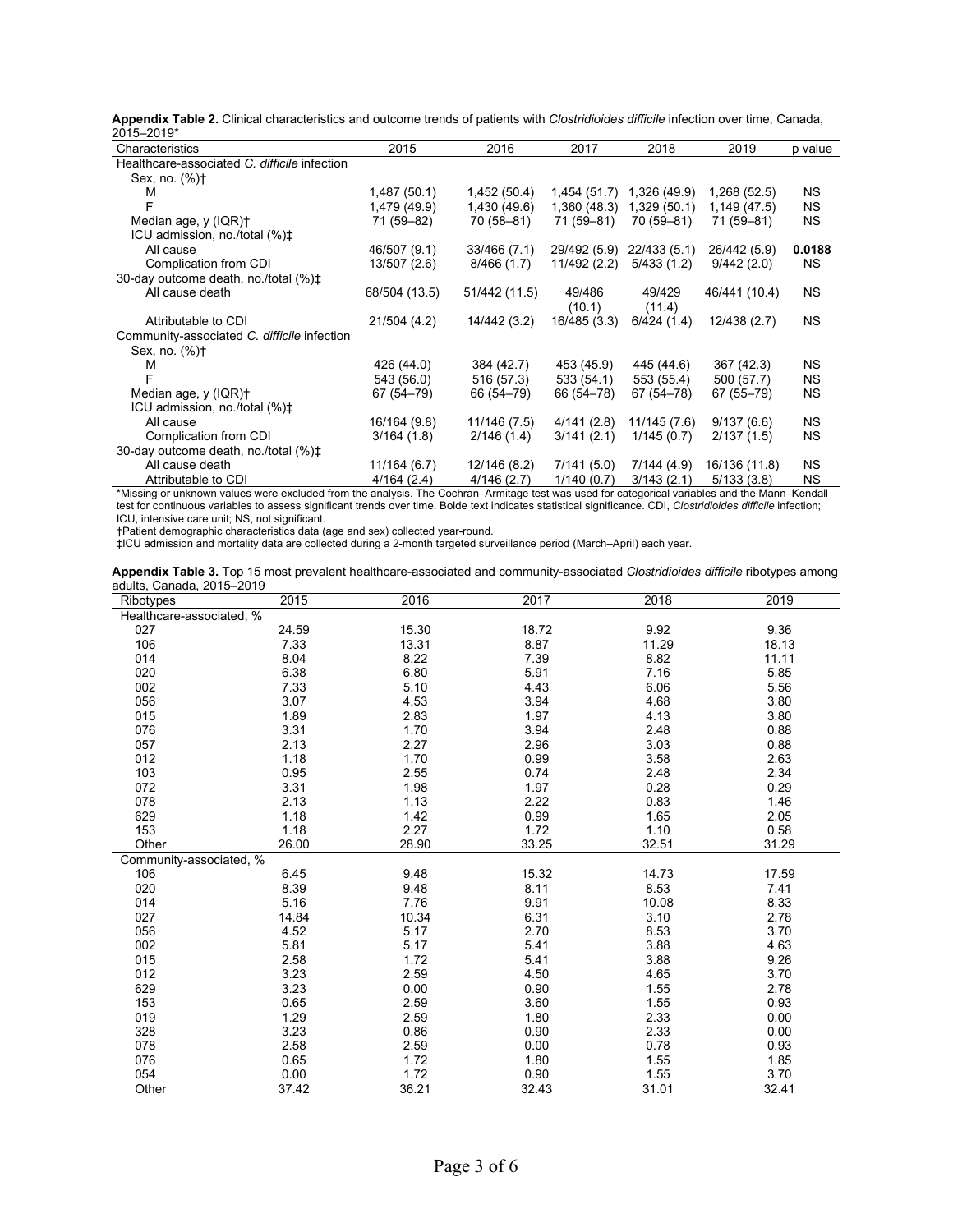| Appendix Table 4. Prevalence of livestock-associated <i>Clostridioides difficile</i> ribotypes 078/126, Canada, 2015–2019 |  |  |  |  |
|---------------------------------------------------------------------------------------------------------------------------|--|--|--|--|
|---------------------------------------------------------------------------------------------------------------------------|--|--|--|--|

| Ribotype 078/126                     | 2015                     | 2016                | 2017               | 2018           | 2019              | 5–2019<br>001E |
|--------------------------------------|--------------------------|---------------------|--------------------|----------------|-------------------|----------------|
| (9/0)<br>Healthcare-associated, no.  | (24)<br>$\cdot$ . $\sim$ | (2.0)<br>$\sqrt{2}$ | (2.0)<br>I J I J.Z | (0, 0)<br>12.Z | $\sqrt{2}$<br>.   |                |
| (9/0)<br>Community-associated.<br>no | (0, 0)<br>10.Z           | 8 (2.6)             | (0, 0)<br>1 U.J    | (0.8)          | $(1 \Omega)$<br>- |                |

**Appendix Table 5.** Outcomes of ribotype 027 and ribotype 106 by healthcare-associated and community-associated *Clostridioides difficile* infection, 2015–2019, Canada\*

| Ribotypes    |                          | All-cause death |         |              | . <i>difficile</i> –attributable death |         |                                                                                                                | Severe outcomest |         |
|--------------|--------------------------|-----------------|---------|--------------|----------------------------------------|---------|----------------------------------------------------------------------------------------------------------------|------------------|---------|
|              |                          |                 | o value |              |                                        | p value | HA                                                                                                             |                  | p value |
| <b>RT027</b> | 43/277 (15.5)            | 1/48(2.1)       | 0.0102  | 22/275 (8.0) | 1/48(2.1)                              | 0.2217  | 33/282 (11.7)                                                                                                  | 2/48(4.2)        | 0.1348  |
| RT106        | 26/204 (12.8) 4/73 (5.5) |                 | 0.1227  | 7/204 (3.4)  | 1/73(1.4)                              | 0.6853  | 10/210 (4.8)                                                                                                   | 3/74(4.1)        | 1.0000  |
|              |                          |                 |         |              |                                        |         | will a lait with a low the latter that the theory of the second the second terms of the contract of the second |                  |         |

\*Values represent no. deaths/no. cases (%) unless otherwise noted. CA, community-associated; HA, healthcare-associated; RT, ribotype. †Severe outcomes include CDI attributable ICU admission, colectomy and death combined.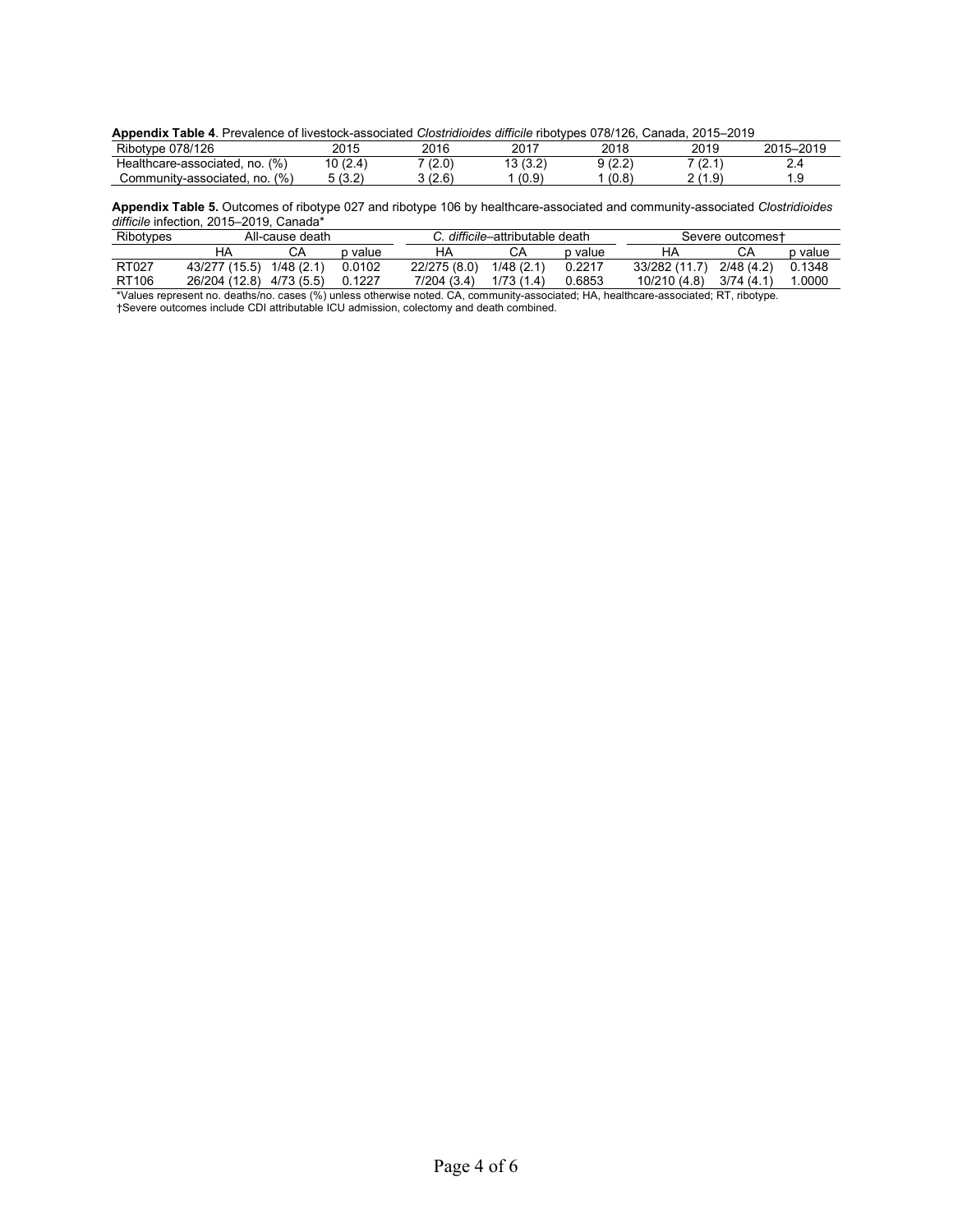|     |     |                   | 2015              |               |                   | 2016              |              |                   | 2017              |              |                   | 2018              |                 |                   | 2019              |              |                   |                   | Study period average |
|-----|-----|-------------------|-------------------|---------------|-------------------|-------------------|--------------|-------------------|-------------------|--------------|-------------------|-------------------|-----------------|-------------------|-------------------|--------------|-------------------|-------------------|----------------------|
| Ant | Set | MIC <sub>50</sub> | MIC <sub>90</sub> | Range         | MIC <sub>50</sub> | MIC <sub>90</sub> | Range        | MIC <sub>50</sub> | MIC <sub>90</sub> | Range        | MIC <sub>50</sub> | MIC <sub>90</sub> | Range           | MIC <sub>50</sub> | MIC <sub>90</sub> | Range        | MIC <sub>50</sub> | MIC <sub>90</sub> | Range                |
| Mox | HA  | 1.5               | >32               | $0.25$ to     | 1.5               | $>32$             | $0.38$ to    | 1.5               | >32               | $0.38$ to    | 1.5               | >32               | $0.50$ to $>32$ | 1.5               | >32               | $0.50$ to    | 1.5               | $>32$             | $0.25$ to            |
|     |     |                   |                   | >32           |                   |                   | >32          |                   |                   | >32          |                   |                   |                 |                   |                   | >32          |                   |                   | >32                  |
|     | CA  | 1.5               | >32               | $0.50$ to     | 1.5               | $>32$             | 0.38 to      |                   | 3                 | $0.38$ to    | 1.5               | $\overline{2}$    | $0.50$ to $>32$ | 1.5               | 32                | 0.75 to      | 1.5               | $>32$             | $0.38$ to            |
|     |     |                   |                   | >32           |                   |                   | >32          |                   |                   | >32          |                   |                   |                 |                   |                   | >32          |                   |                   | >32                  |
| Cli | HA  | 3                 | >256              | $0.125$ to    | 3                 | 256               | $0.047$ to   | 3                 | 96                | $0.094$ to   | 4                 | >256              | $0.25$ to       | 4                 | >256              | $0.25$ to    | 3                 | >256              | 0.047 to             |
|     |     |                   |                   | >256          |                   |                   | 256          |                   |                   | >256         |                   |                   | >256            |                   |                   | >256         |                   |                   | >256                 |
|     | CA  | 3                 | >256              | $0.094$ to    | $\mathcal{P}$     | 256               | $0.094 -$    | 3                 | 96                | $0.25$ to    | 6                 | 12                | $0.75$ to       | 3                 | 12                | $0.25$ to    | 3                 | 128               | 0.094 to             |
|     |     |                   |                   | >256          |                   |                   | 256          |                   |                   | >256         |                   |                   | >256            |                   |                   | >256         |                   |                   | >256                 |
| Rif | HA  | 0.002             | 0.003             | $< 0.002$ to  | 0.002             | 0.003             | < 0.002      | 0.002             | 0.003             | $< 0.002$ to | 0.002             | 0.004             | $< 0.002$ to    | 0.002             | 0.003             | <0.002 to    | 0.002             | 0.003             | $< 0.002$ to         |
|     |     |                   |                   | >32           |                   |                   | to $>32$     |                   |                   | >32          |                   |                   | >32             |                   |                   | >32          |                   |                   | >32                  |
|     | CA  | 0.002             | 0.003             | $< 0.002$ to  | 0.002             | 0.003             | < 0.002      | < 0.002           | 0.002             | $< 0.002$ to | 0.002             | 0.004             | $< 0.002$ to    | 0.002             | 0.004             | $< 0.002$ to | 0.002             | 0.003             | $< 0.002$ to         |
|     |     |                   |                   | $>32$         |                   |                   | to $>32$     |                   |                   | >32          |                   |                   | $>32$           |                   |                   | >32          |                   |                   | $>32$                |
| Van | HA  | 0.5               | 0.75              | $0.19 - 3$    | 0.5               | 0.75              | $0.25 - 4$   | 0.5               | 0.75              | $0.19 - 3$   | 0.75              |                   | $0.25 - 3$      | 0.75              |                   | $0.38 - 6$   | 0.5               |                   | $0.19 - 6$           |
|     | CA  | 0.5               | 0.75              | $0.25 - 1.5$  | 0.5               | 0.75              | $0.19 - 1.5$ | 0.5               | 0.75              | $0.25 - 1.0$ | 0.75              |                   | $0.38 - 1.5$    | 0.75              |                   | $0.25 - 2$   | 0.5               |                   | $0.19 - 2$           |
| Met | HA  | 0.25              |                   | 0.032 to 2    | 0.25              | 0.75              | $0.032$ to   | 0.25              |                   | $0.023$ to   | 0.38              | 0.5               | $0.023$ to 3    | 0.38              | 0.75              | $0.064$ to   | 0.38              | 0.75              | $0.023 - 4$          |
|     |     |                   |                   |               |                   |                   | 3            |                   |                   |              |                   |                   |                 |                   |                   |              |                   |                   |                      |
|     | CA  | 0.19              | 0.5               | $0.047 - 1.5$ | 0.25              | 0.75              | $0.047 -$    | 0.25              | 0.5               | $0.047 -$    | 0.38              | 0.5               | $0.094 - 2.0$   | 0.38              | 0.75              | $0.047 -$    | 0.25              | 0.5               | $0.047 - 3$          |
|     |     |                   |                   |               |                   |                   | 2.0          |                   |                   | 2.0          |                   |                   |                 |                   |                   | 3.0          |                   |                   |                      |
| Tig | HA  | 0.064             | 0.125             | $< 0.016 -$   | 0.032             | 0.047             | $< 0.016 -$  | 0.032             | 0.047             | $< 0.016 -$  | 0.032             | 0.047             | $0.016 - 0.25$  | 0.047             | 0.125             | $0.023 -$    | 0.047             | 0.094             | $< 0.016 -$          |
|     |     |                   |                   | 0.25          |                   |                   | 0.094        |                   |                   | 0.38         |                   |                   |                 |                   |                   | 0.38         |                   |                   | 0.38                 |
|     | CA  | 0.064             | 0.125             | $< 0.016 -$   | 0.032             | 0.047             | $< 0.016 -$  | 0.032             | 0.047             | $0.016 -$    | 0.047             | 0.047             | $0.016 -$       | 0.047             | 0.125             | $0.016 -$    | 0.047             | 0.094             | $< 0.016 -$          |
|     |     |                   |                   | 0.19          |                   |                   | 0.38         |                   |                   | 0.094        |                   |                   | 0.094           |                   |                   | 0.5          |                   |                   | 0.5                  |

Appendix Table 6. MIC<sub>50</sub> and MIC<sub>90</sub> of healthcare-associated and community-associated *Clostridioides difficile* infection, Canada, 2015–2019<sup>\*</sup>

\*Values expressed as µg/mL. MIC $_{50}$ , MIC required to inhibit the growth of 50% of the isolates; MIC $_{90}$ , MIC required to inhibit the growth of 50% of the isolates. Anterprowth of 90% of the isolates. Ant, antimicrobia associated; Cli, clindamycin; HA, healthcare-associated; Met, metronidazole; Mox, moxifloxacin; Rif, rifampin; Set, setting; Tig, tigecycline; Van, vancomycin.